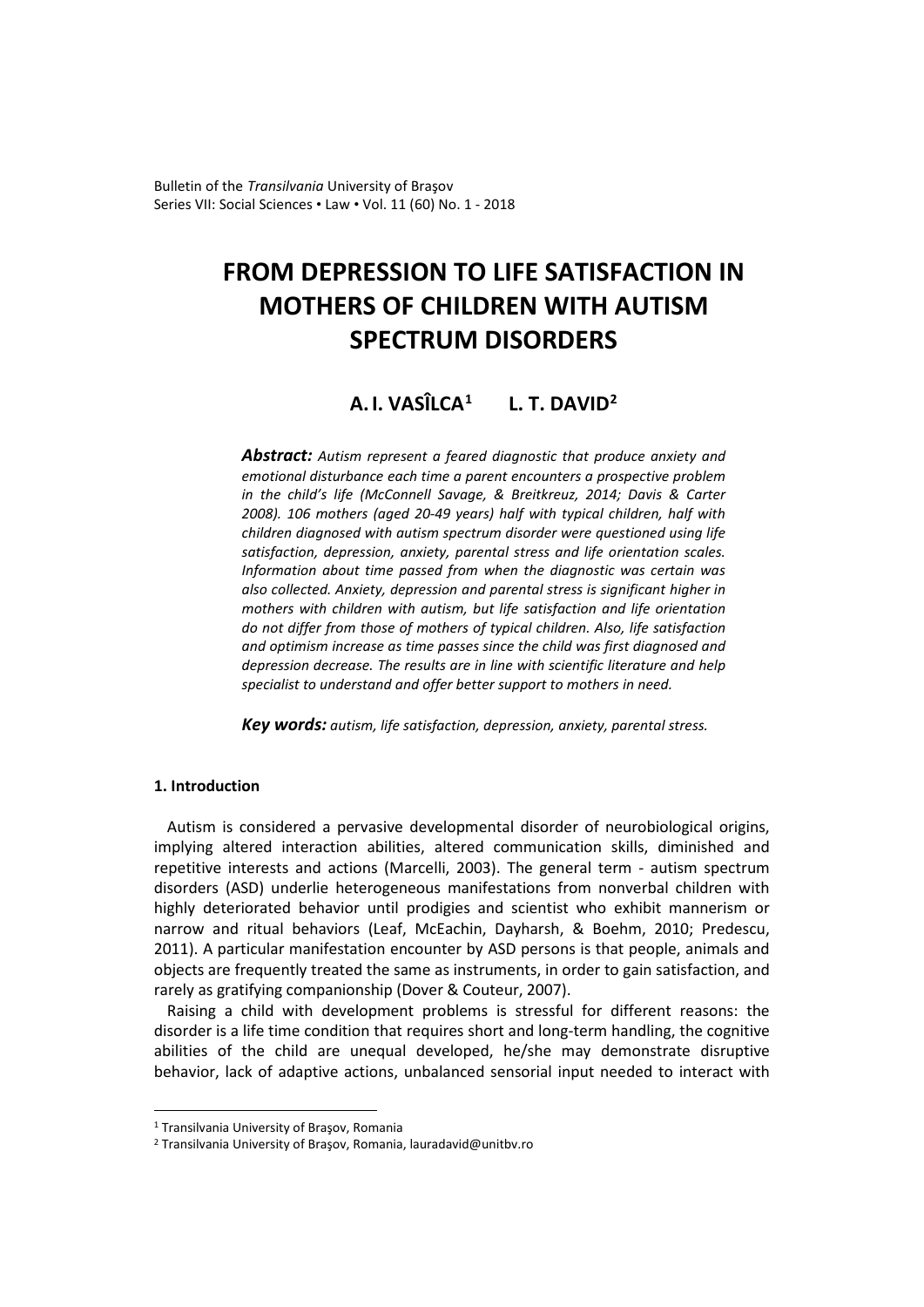the environment. Parents tend to interpret their life situation as unique and to pull off from friends and relatives (Bitsika & Sharpley, 2004; McConnell, Savage, & Breitkreuz, 2014). Frequently, specialized support is limited or resources to have access to specialized intervention is lacking, situation that only add to the stress of parents. Society often reject or marginalize people and families with special conditions, social support being scarce (Gray & Holden, 1992; Konstantareas & Homatidis, 1989). The pile of concerns for parents of children with ASD is high, and there are studies confirming that these parents experience more stress than parents of children with mental disorder (Donovan, 1988) or cystic fibrosis (Bouma & Schweitzer, 1990) and similar with those of children with heart failure (Fărcaş & Năstasă, 2014).

Studies revealed not only differences in stress of parents depending on the disease, but also between the parent (mother or father) and how they cope. Mothers, as a group, reported a higher level of anxiety compared with fathers, finding that can be related with the amount of care they provide, often dedicating all their time to their children and giving up profession and social life. As a consequence, mothers deprive themselves of the support that contact with other people can offer (Freeman, Perry, & Factor, 1991; Gray & Holden, 1992; Koegel et al., 1992). Olsson and Hwang (2001) studied mental health issues in parents of children with intellectual disorders and found that mothers of children who had intellectual disability and autism combined disclosed higher levels of depression compared with those of children who didn't associate autism and the last ones had higher level in depression compared with control group. The results reproduced earlier findings (Breslau, Staruch, & Mortimer, 1982).

#### **2. Objectives**

The present study aims to investigate the differences between mothers of typical children and those of the children with ASD in following characteristics: anxiety, depression, stress, life satisfaction and positive vs. negative orientation toward life. A second interest is in how these components relate with the length of time since the child was first diagnosed. It is expected that mothers of children with ASD exhibit higher anxiety, depression and stress, while the comparison group will be more optimistic and more satisfied with life. Also, it is expected that as time passes, anxiety, stress and depression will decrease while optimism and life satisfaction may rise.

#### **3. Material and Methods**

ASQ (Lehrer & Woolfolk, 1982) measures anxiety, with cognitive, somatic and behavioural dimensions, using an eight points scale. The instrument demonstrates high internal consistency for each of the dimension (alpha Cronbach ranging from .88 to .94)

Parental stress questionnaire (Berry & Jones, 1995) is an eighteen items scale with answers in five points, reflecting benefits and satisfaction from being in a parent role as well as responsibilities, limited resources or restriction imposed by being a parent. Alpha Cronbach for the present research group equals a value of .88.

Zung depression scale (1965) is a twenty items scale used in mental health setting to measure depression through affective, somatic and cognitive indicators. Answers range on a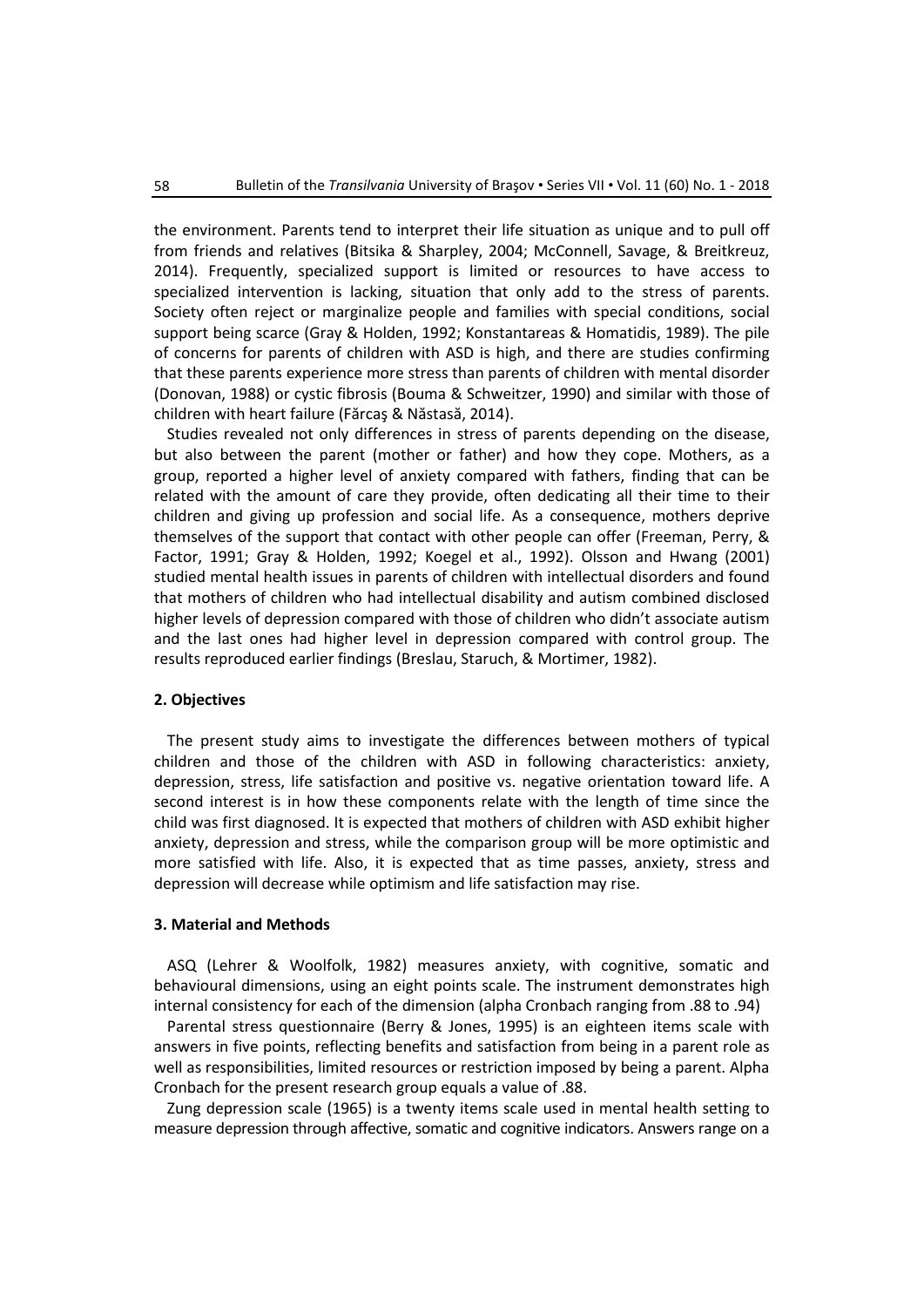four points scale and Alpha Cronbach for the entire questionnaire equals a value of .84.

Life satisfaction scale (Diener, Emmons, Larsen, & Griffin, 1985) is a five items scale with answers in 7 points, measuring the cognitive perception of life rather than the affective perception. The scale presents a high homogeneity (alpha Cronbach = .90).

Life orientation test - revised (Scheier, Carver, & Bridges, 1994) is a ten items scale measuring optimism and pessimism disposition toward life, with answers ranging from zero points to three points. High scores indicate optimism. The homogeneity of the scale reached a value of .70.

All questionnaires were posted on-line and members of Facebook groups on themes regarding autism and autism intervention were invited to answer. Similarly, members of Facebook groups on parenting and children development were also invited. In the first night after the questionnaires were uploaded, 186 answers were received. The questionnaires remained online for a week.

# **4. Participants**

240 participants have chosen to fil in the questionnaires. Out of this number, 56 were mothers of children with ASD, but three of them missed a number of answers, so, their responses were eliminated. In order to have equivalent groups, the age of the child (children) became a criterion to pair the groups, and only fifty-three mothers of typical children remained in the control group. The age of the mothers ranged from 20 to 49 years of age, 71 coming from urban area and 35 from rural areas.

#### **5. Results**

Comparison between the two categories of mothers revealed significant differences regarding negative affect such as depression, anxiety and stress with higher values in mothers of ASD children as compared to those of typical children, while no significant difference between the two groups was found in life satisfaction and orientation toward life (Table 1).

Table 1

|                   | <b>Mother with</b>   | N  | М      | SD    | t       | р    |
|-------------------|----------------------|----|--------|-------|---------|------|
| Anxiety           | ASD child            | 53 | 106.60 | 72.26 | 2.86    | .005 |
|                   | <b>Typical child</b> | 53 | 72.05  | 49.17 |         |      |
| Parental stress   | ASD child            | 53 | 41.75  | 13.00 | 3.80    | .001 |
|                   | Typical child        | 53 | 33.66  | 8.43  |         |      |
| Depression        | ASD child            | 53 | 55.02  | 14.77 | 2.14    | .034 |
|                   | Typical child        | 53 | 49.38  | 12.17 |         |      |
| Life satisfaction | ASD child            | 53 | 21.96  | 6.69  | $-1.68$ | .095 |
|                   | <b>Typical child</b> | 53 | 24.37  | 8.00  |         |      |
| Life orientation  | ASD child            | 53 | 12.84  | 5.52  | $-1.84$ | .068 |
|                   | Typical child        | 53 | 14.77  | 5.16  |         |      |

*Differences in anxiety, stress, depression, life satisfaction and optimism between mother of children with ASD and mothers of typical children*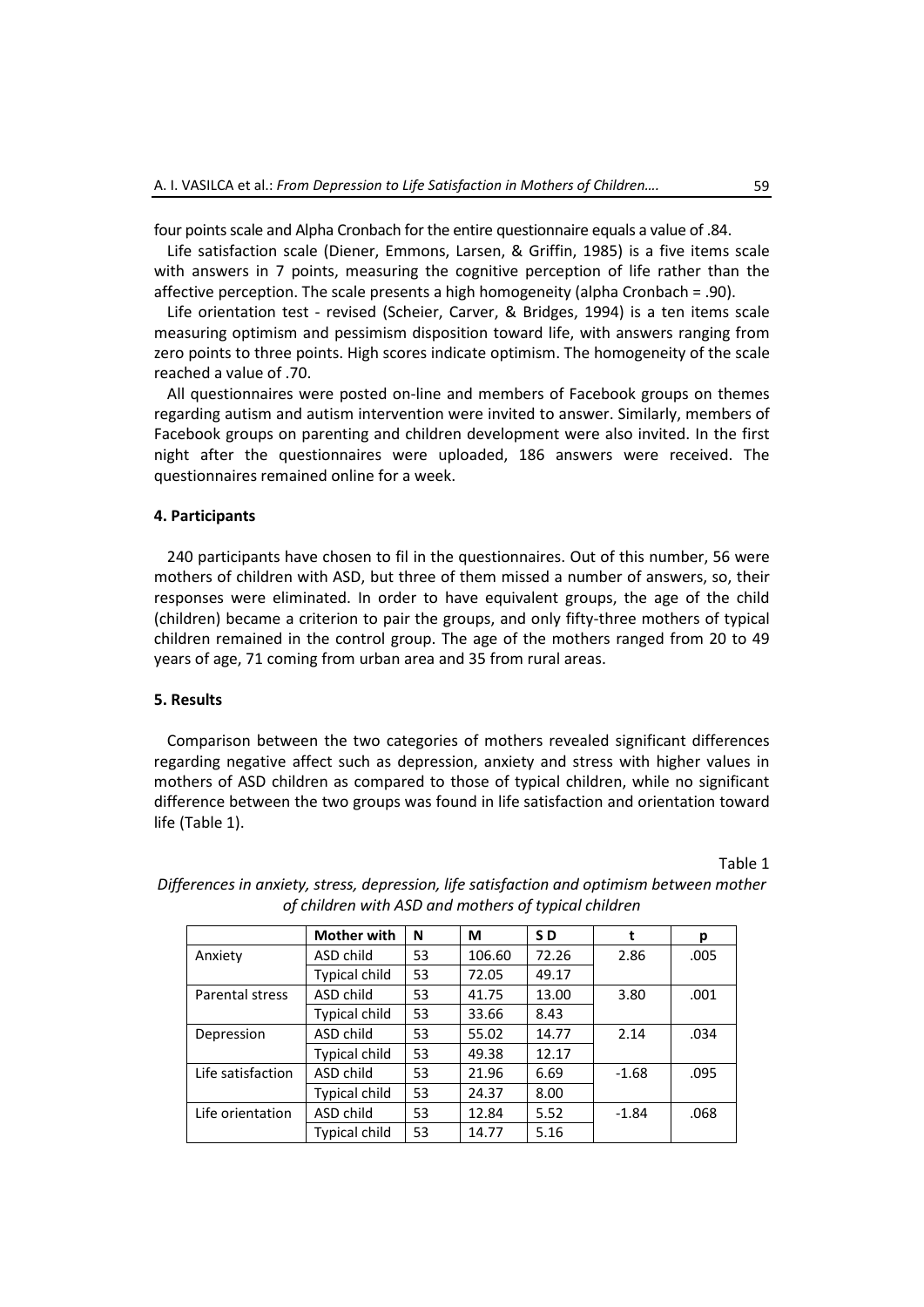Results partially confirms the first hypothesis and duplicate many of the data from the literature.

A second interest was place on the relation between the recency of the diagnosis and the level of negative affect displayed by mothers. Correspondingly the association between the length of time since diagnostic and life satisfaction and optimism orientation was examined. The length of time from when the diagnostic was received was separated in four categories: less than six months, more than six months but less than one year, more than one year but less than three years, and more than three years.

Table 2

|                   |                       |     | Depression | <b>Anxiety</b> | Parental<br>stress | Life<br><b>Isatisfaction</b> | Life<br>orientation |
|-------------------|-----------------------|-----|------------|----------------|--------------------|------------------------------|---------------------|
| Spearman's<br>rho | Diagnosis'<br>recency | rho | $-.30*$    | $-.13$         | $-.13$             | $.29**$                      | $.45**$             |
|                   |                       | N   | 53         | 53             | 53                 | 53                           | 53                  |

*The relation between the recency of the diagnosis and affective states, life satisfaction and life orientation in mothers of ASD children*

\* Significant correlation 0.05 (2-tailed)

\*\* Significant correlation 0.01 (2-tailed).

The results showed a significant negative association between depression and time spent since the diagnosis, meaning that time reduce the intensity of depression indicators. A significant and positive correlation between the length of time and life satisfaction and life orientation was also found (see Table 2), meaning that with time, optimism and satisfaction with life increase. No relation was found between time spent since diagnosis and anxiety and parental stress, results that may be understand as a sign of continuous worry and stress, no matter how long it took since the first encounter with the problem.

#### **6. Discussion**

The present study aimed to measure anxiety, depression, stress, life satisfaction and optimism in mother of children with ASD and mothers of typical children. The goal was to compare the results of the two groups and to verify if as time passes improvement in mothers' mental state can be noticed. Level of anxiety was more elevated in mothers of children with ASD then in the control group, replicating the results mentioned also by Bitska and Sharpley, (2004) and Riahi and Izadi-mazidi (2012).

A second consequence of taking care of children diagnosed with autism is parental stress, consequence stated by several other studies (Estes et al. 2009; Griffith, et al., 2010; Hamlyn-Wright, et al., 2007). Both, anxiety and parental stress do not seem to diminish with time, reflecting that constant attention and vigilance double by constant allocation of resources are necessary in caring for a child diagnosed with ASD.

Raised depression levels were found in mothers from the target group compared with control group, a result that is in line with literature (Almansour et al., 2013; Towairqi, Alosaimi, et al., 2015). Depression level decrease as time elapse, leaving mothers with resources to help their children.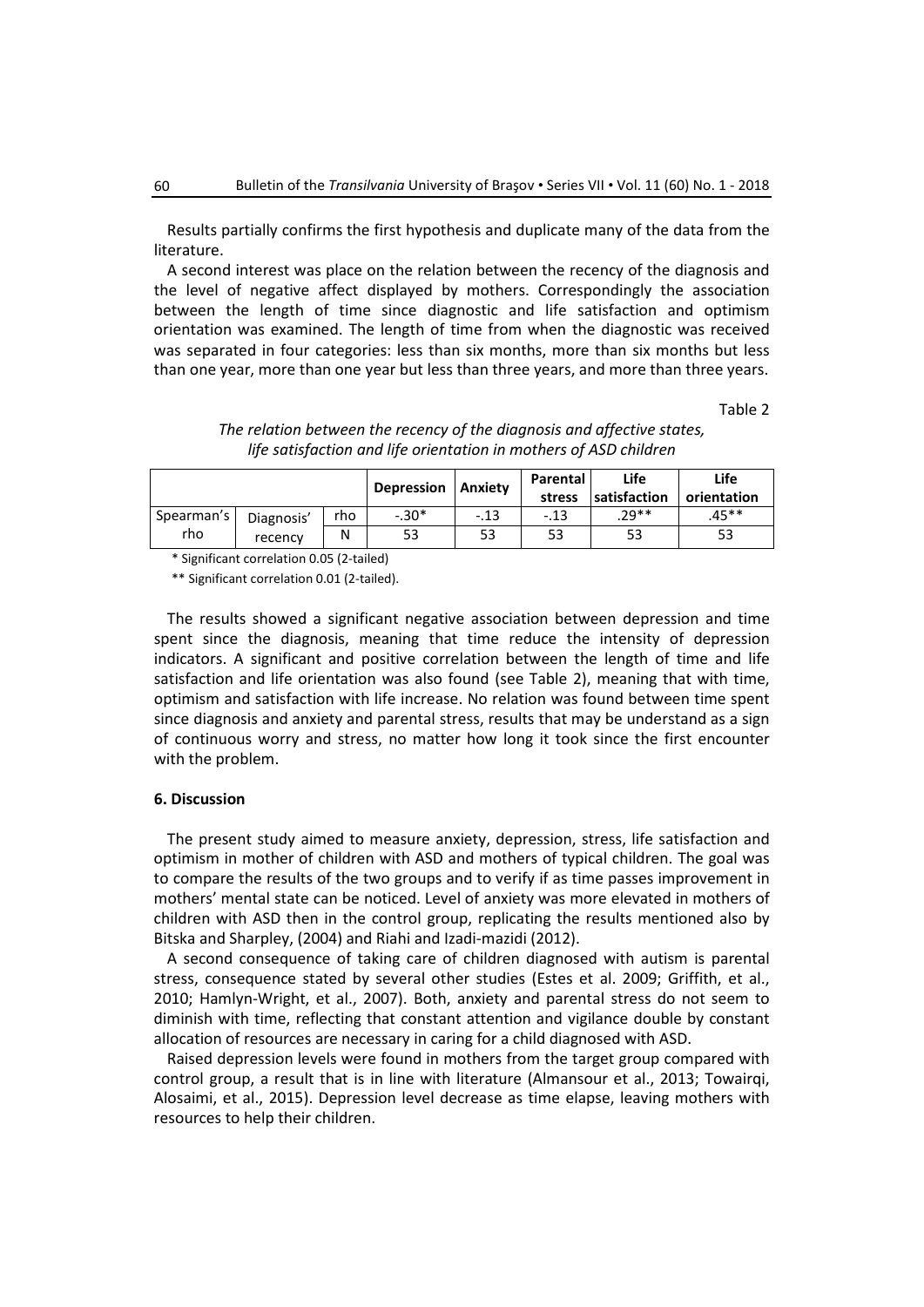Mothers of typical children are not more optimistic than mothers of ASD children nor more satisfied with life. Lai, Goh, Oei, and Sung (2015) explain that coping mechanism activated by parents that care for children with autism help them experience satisfaction due to the fact that they orient themselves on small progress, on little pleasurable things that contribute to the encounter of joy and fulfilment. The present study presents a positive association between time passing and optimism and life satisfaction, probably due to the same mechanism: as the sock and disruption introduced by learning the diagnosis diminish, the possibility to concentrate on positive things increase and become more important. Some limits of the present research should be also discussed. First of all, no data regarding social, financial of specialized support were collected, information that can be direction in analyzing the data in the future. Second, characteristics of the children (typical or not) were not asked. The degree autism manifest itself varies considerably and may contribute to the level of emotional distress in parents. Third, the respondents were active in Facebook groups seeking out autism information or parenting and children development subjects, which means that the participants represent a more informed group that distinguish itself from general population. Fourth, the on-line presentation of the questionnaire attracts some limitation by lacking the control of the respondents.

Nevertheless, the results impose value in respects to intervention programs aimed to offer support for parents of children with ASD, knowing that anxiety and stress stay elevated in time and that life satisfaction and optimism represent a useful reserve in dealing with difficulties entailed by looking after children in general and children with autism especially.

## **References**

- Almansour, M., A., Alateeq, M., A., Algeffari, M., A. & Alhomaidan, H. T. (2013). Depression and anxiety among parents and caregivers of autistic spectral disorder children. *Neurosciences, 18*(1), 58-63.
- Al-Towairqi, W., Alosaimi, W., Al-Zaidi, S., Helmy, F. F. & Al-Sherif, E. (2015). Depression among mothers of autistic spectral disorder children. *International Journal of Contemporary Pediatrics, 2*(2), 119-126.
- Berry, J. O., & Jones, W. H. (1995). The Parental Stress Scale: Initial Psychometric Evidence. *Journal of Social and Personal Relationships, 12*(3), 463-472. Doi: 10.1177/0265407595123009.
- Bitsika, B., & Sharpley, C. F. (2004). Stress, Anxiety and Depression Among Parents of Children With Autism Spectrum Disorder. *Australian Journal of Guidance and Counselling, 14*, 151-161.
- Bouma, R., & Schweitzer. R. (1990). The impact of chronic childhood illness on family stress: A comparison between autism and cystic fibrosis. *Journal of Clinical Psychology, 46*(6), 722-30.
- Breslau, N., Staruch, K. S., & Mortimer, E. A. (1982). Psychological Distress in Mothers of Disabled Children. *American Journal of Diseases of Children, 136,* 682-686.
- Donovan, A. M. (1988). Family stress and ways of coping with adolescents who have handicaps: Maternal perceptions. *American Journal on Mental Retardation, 92,* 502-509.
- Dover, C. J., & Le Couteur A. (2007). How to diagnose autism. *Archives of Disease in Childhood, 92*(6), 540-545.